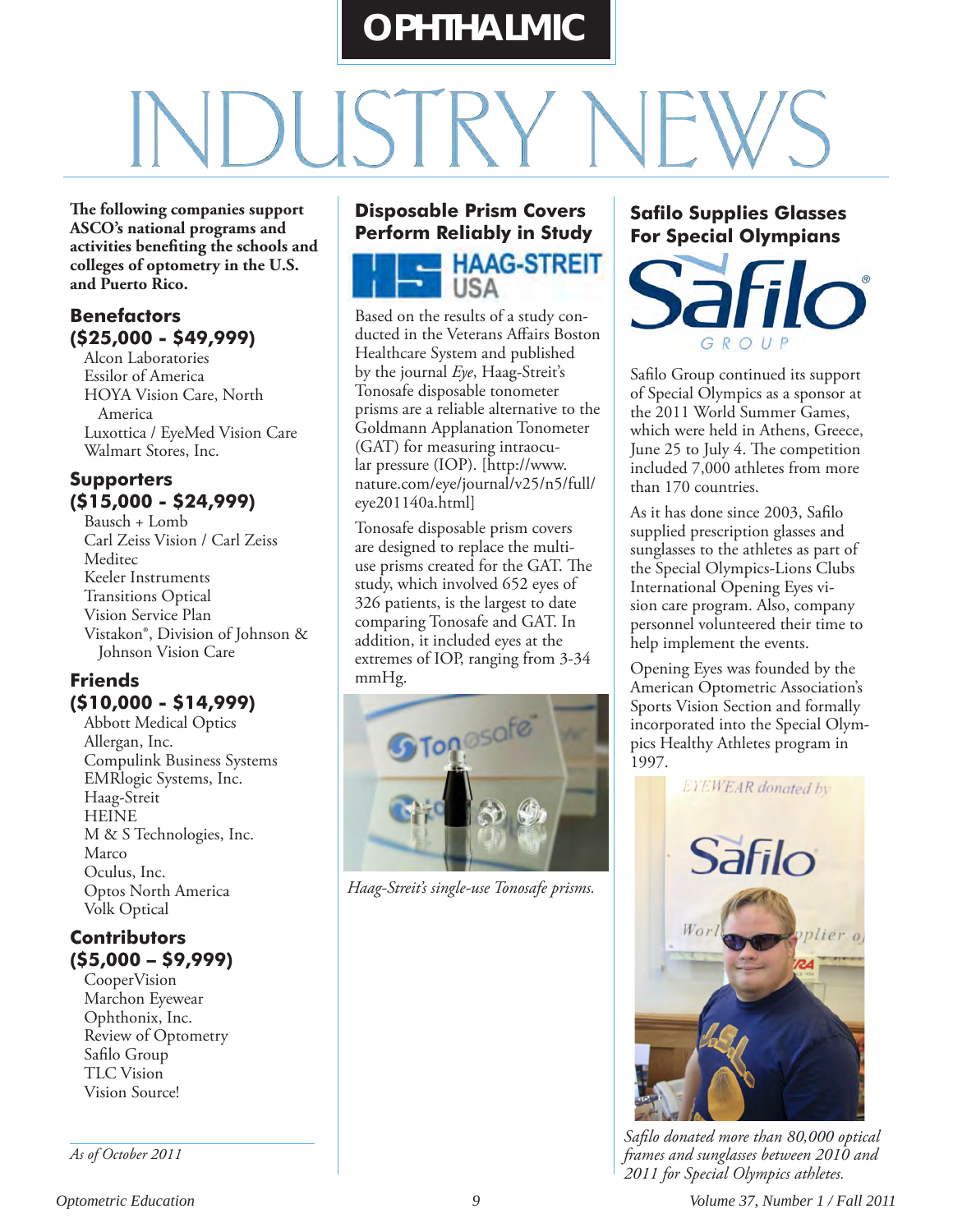#### **Dr. Haine Partners with EMRlogic Systems**

EMRlogic Systems has added Charles L. Haine, OD, MS, to its team of Subject Matter Experts. Dr. Haine recently retired from his positions as Professor and Associate Dean of Clinical Affairs at the Western University of Health Sciences College of Optometry. He will serve as Director of Connected Care, working primarily with James E. Grue, OD, Vice President of Clinical Outcomes and Connected Care.

EMRlogic has developed a knowledge-base-driven, rather than a traditional droplist-driven, approach to electronic health records. According to Alistair Jackson, the company's Vice President of Marketing and Business Development, Dr. Haine will help establish the new approach as a "must-see solution for institutions and businesses seeking to be the eyecare leaders in their respective fields and regions."

#### **Two New Resources for Practices and Patients**



Two new resources are available from Transitions Optical, the EyeGlass Guide and the New Multicultural Consumer.

The EyeGlass Guide (EyeglassGuide. com) can be used online or in print. It details the benefits of various vision-optimizing lens options and allows consumers to build their ideal pair of eyeglasses, giving them an idea of what they need and want before their next appointment. The guide also reinforces the role of a qualified advisor in the eyeglass buying process, ultimately directing patients to an online eyecare professional locator. However, practices can use a version of the guide without the professional locator for their own outreach efforts if they prefer. A number of in-office and direct mail pieces promoting the guide are also available (Transitions-TOM.com).

The New Multicultural Consumer is a continuing education course. The 50-minute seminar, which is approved by the American Board of Opticianry, explains current research on spending mindsets and habits, changing media patterns, demographic shifts, the continued impact of acculturation and assimilation, and specific eyecare and eyewear perceptions for each of the three largest and fastest-growing demographic groups. The course can be downloaded through the Education section of Transitions.com/Pro and will soon be available to take for credit at Transitions.com/Education.

#### **College Upgrade Includes Donated Fabrication Lab**



The Michigan College of Optometry at Ferris State University has a new state-of-the-art facility, and its University Eye Center includes a new fully equipped optical fabrication lab that was donated by Essilor of America.The donated equipment, which consists of a tracer, blocker, edger, surfacer, polishers and refiners, will enhance the services provided to the community and give students handson experience with tools similar to those they will likely encounter in

professional environments as they enter internships and the workforce.

In other news, Essilor International was recently named to Forbes magazine's list of "The World's Most Innovative Companies." Ranked 25th on the list, the company was recognized for its innovative eyeglass lens production and its impact on the optics industry.

#### **Industry, Education Collaborate at Event**



## Johnson&Johnson Vision Care, Inc.

Students, residents and faculty from the New England College of Optometry and the New England Eye Institute recently partnered with Vistakon, Division of Johnson & Johnson Vision Care, Inc., and its African-American Leadership Council to provide free vision evaluations at the National Urban League conference in Boston. Guided by residents and faculty, including Assistant Professor Bridget Hendricks, OD, MS, 32 second-year students performed visual acuity testing, retinoscopy, ophthalmoscopy and non-contact tonometry for 415 patients.

Patients also received educational materials and referral information. Additional sponsors were Optos and Marco, which provided instrumentation used in the evaluations.



*Top row from left: Patsy Scott, Dr. Lee Ball, Dr. Giovanna Olivares, Dr. Colleen Riley, Eric Mitchell, Michael Sneed, Dionne Thorpe, Vincent Davis and Tom Roberts. Seated from left: Hiral Patel, Richa Garg, Rupal Bhagat, Dr. Bridget Hendricks, Suzanne McClain, Jennifer Le, Tiffany Cheng and Tara Roche.*